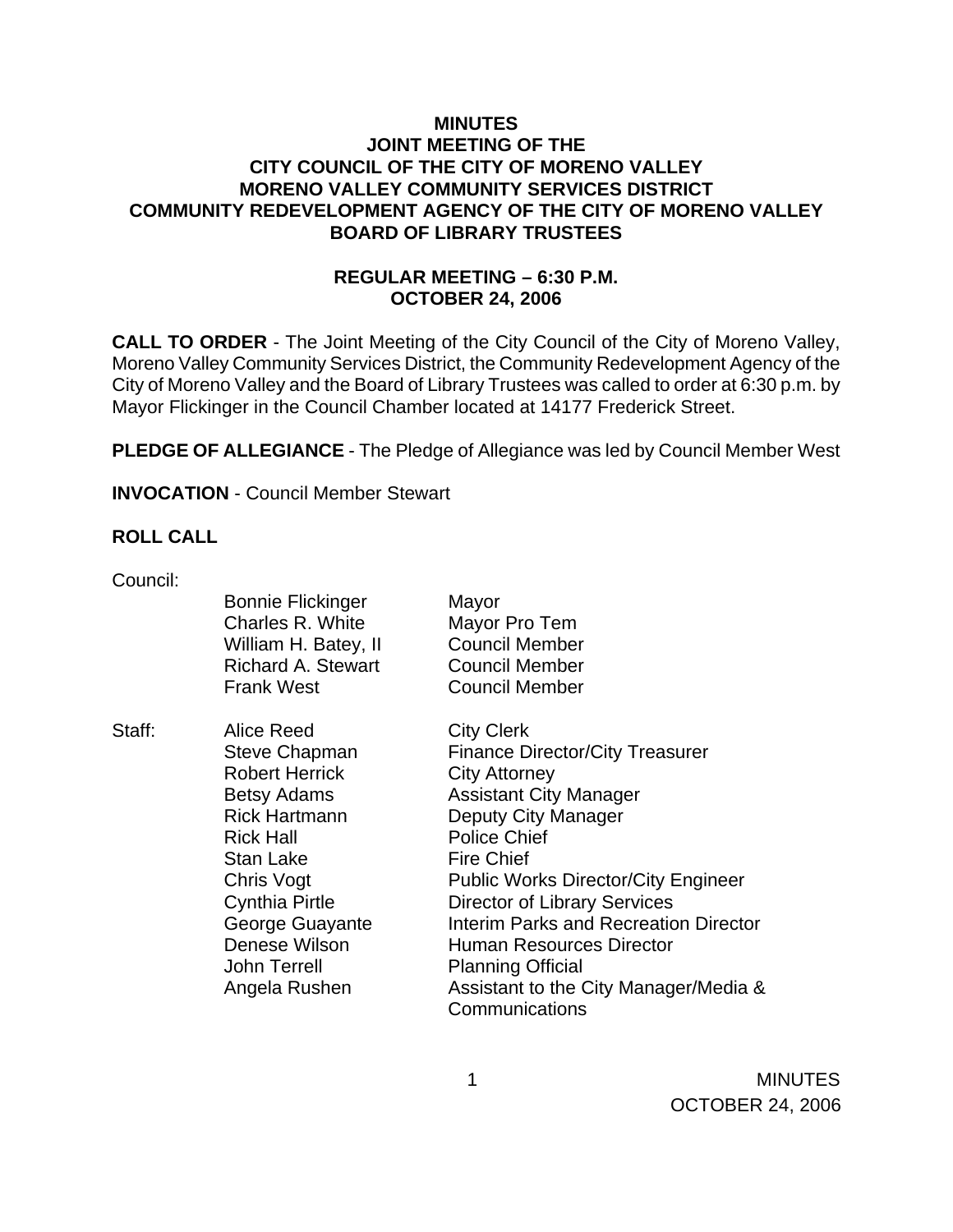### **JOINT CONSENT CALENDARS (SECTIONS A-D) OF THE CITY COUNCIL OF THE CITY OF MORENO VALLEY, MORENO VALLEY COMMUNITY SERVICES DISTRICT, COMMUNITY REDEVELOPMENT AGENCY OF THE CITY OF MORENO VALLEY AND THE BOARD OF LIBRARY TRUSTEES**

Mayor Flickinger opened the agenda items for the Consent Calendars for public comments. Public comments were received from Larry Denman (Item B4).

## **A. CONSENT CALENDAR** - **CITY COUNCIL**

- A1. ORDINANCES FIRST READING BY TITLE ONLY Waived reading of all Ordinance Introductions and read by title only.
- A2. MINUTES REGULAR MEETING OF OCTOBER 10, 2006 (Report of: City Clerk's Department) Recommendation: Approve as submitted.
- A3. 2005-2006 LEGISLATIVE YEAR END SUMMARY (Report of: Assistant City Manager) Recommendation: Receive and file the Legislative Year End Summary.
- A4. TRACT MAP 30924 REDUCE FAITHFUL PERFORMANCE BOND AND ADOPT THE RESOLUTION AUTHORIZING ACCEPTANCE OF THE PUBLIC IMPROVEMENTS AS COMPLETE AND ACCEPTING PRIMROSE WAY, BUTTERNUT LANE, ELMHURST DRIVE, AND MORRISON STREET INTO THE CITY'S MAINTAINED STREET SYSTEM, SUBDIVIDER – TRACT 29860, LLC, RANCHO CUCAMONGA, CA (Report of: Public Works Department) Recommendation:
	- 1. Adopt Resolution No. 2006-120 authorizing the acceptance of the public improvements for Tract Map 30924 as complete and accepting Primrose Way, Butternut Lane, Elmhurst Drive, and Morrison Street into the City's maintained street system; and

Resolution No. 2006-120

 A Resolution of the City Council of the City of Moreno Valley, California, Authorizing the Acceptance of the Public Improvements as Complete within Tract 30924, and Accepting Primrose Way, Butternut Lane, Elmhurst Drive, and Morrison Street into the City's Maintained Street System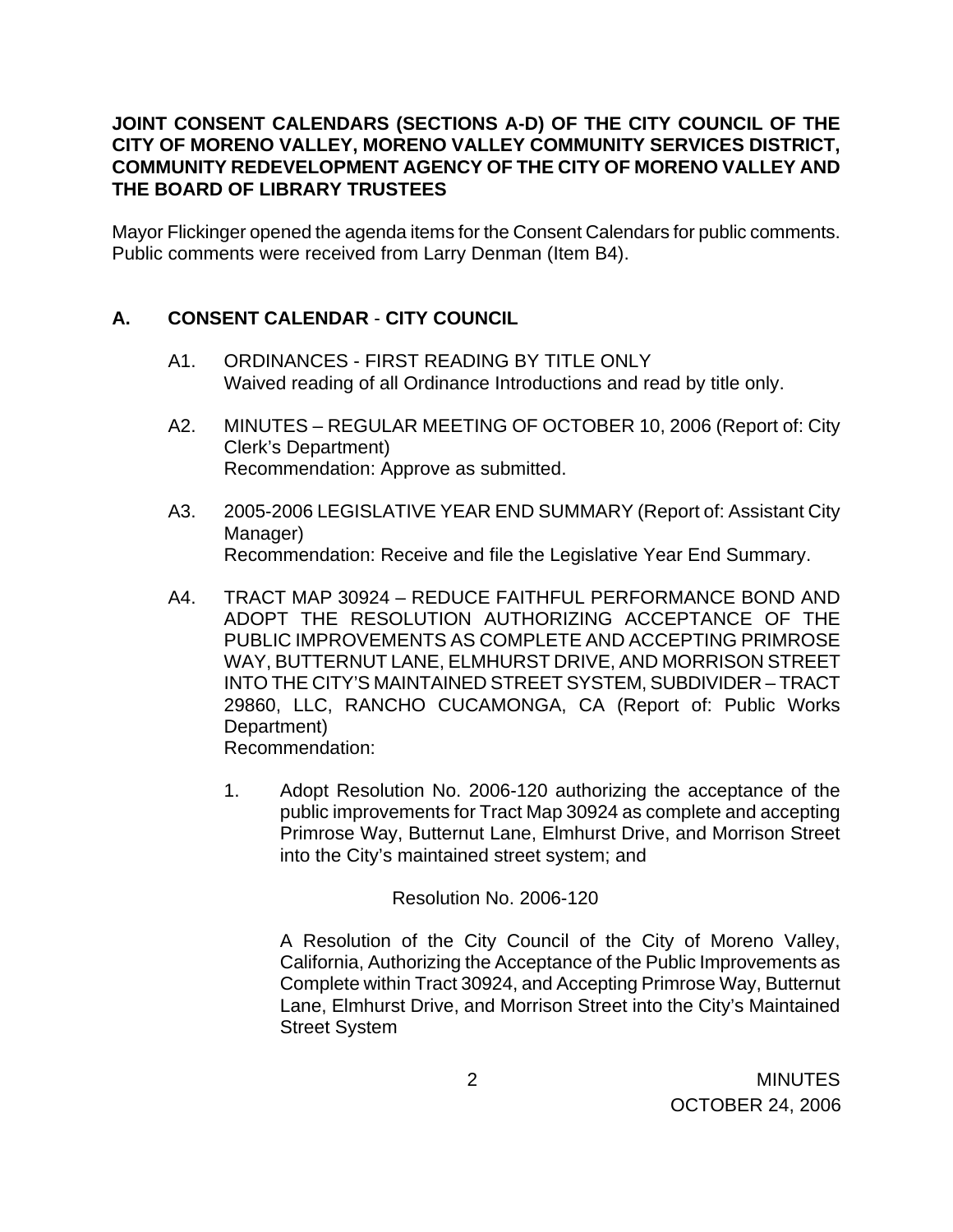- 2. Authorize the City Engineer to execute the 90% reduction to the Faithful Performance Bond, exonerate the Material and Labor Bond in 90 days if there are no stop notices or liens on file with the City Clerk, and exonerate the final 10% of the Faithful Performance Bond in one year when all clearances are received.
- A5. ACCEPTANCE OF THE CALIFORNIA OFFICE OF TRAFFIC SAFETY "SOBRIETY CHECKPOINT PROGRAM FOR LOCAL LAW ENFORCEMENT AGENCIES PROJECT" GRANT (Report of: Police Department) Recommendation: Accept the grant award for the "Sobriety Checkpoint Program for Local Law Enforcement Agencies Project" in the amount of \$84,397 for a twelve-month period beginning October 1, 2006, ending September 30, 2007, from the California Office of Traffic Safety (OTS).
- A6. TRACT MAP 29860 REDUCE FAITHFUL PERFORMANCE BOND AND ADOPT THE RESOLUTION AUTHORIZING ACCEPTANCE OF THE PUBLIC IMPROVEMENTS AS COMPLETE AND ACCEPTING THOSE PORTIONS OF FIR AVENUE, BARBAZON DRIVE, CHESTNUT DRIVE, AND PRIMROSE WAY ASSOCIATED WITH THE TRACT INTO THE CITY'S MAINTAINED STREET SYSTEM, DEVELOPER – TRACT 29860, LLC, RANCHO CUCAMONGA, CA (Report of: Public Works Department) Recommendation:
	- 1. Adopt Resolution No. 2006-121 authorizing the acceptance of the public improvements for Tract Map 29860 as complete and accepting those portions of Fir Avenue, Barbazon Drive, Chestnut Drive, and Primrose Way associated with the tract into the City's maintained street system; and

### Resolution No. 2006-121

 A Resolution of the City Council of the City of Moreno Valley, California, Authorizing the Acceptance of the Public Improvements as Complete within Tract 29860, and Accepting those Portions of Fir Avenue, Barbazon Drive, Chestnut Drive, and Primrose Way Associated with the Tract into the City's Maintained Street System

 2. Authorize the City Engineer to execute the 90% reduction to the Faithful Performance Bond, exonerate the Material and Labor Bond in 90 days if there are no stop notices or liens on file with the City Clerk, and exonerate the final 10% of the Faithful Performance Bond in one year when all clearances are received.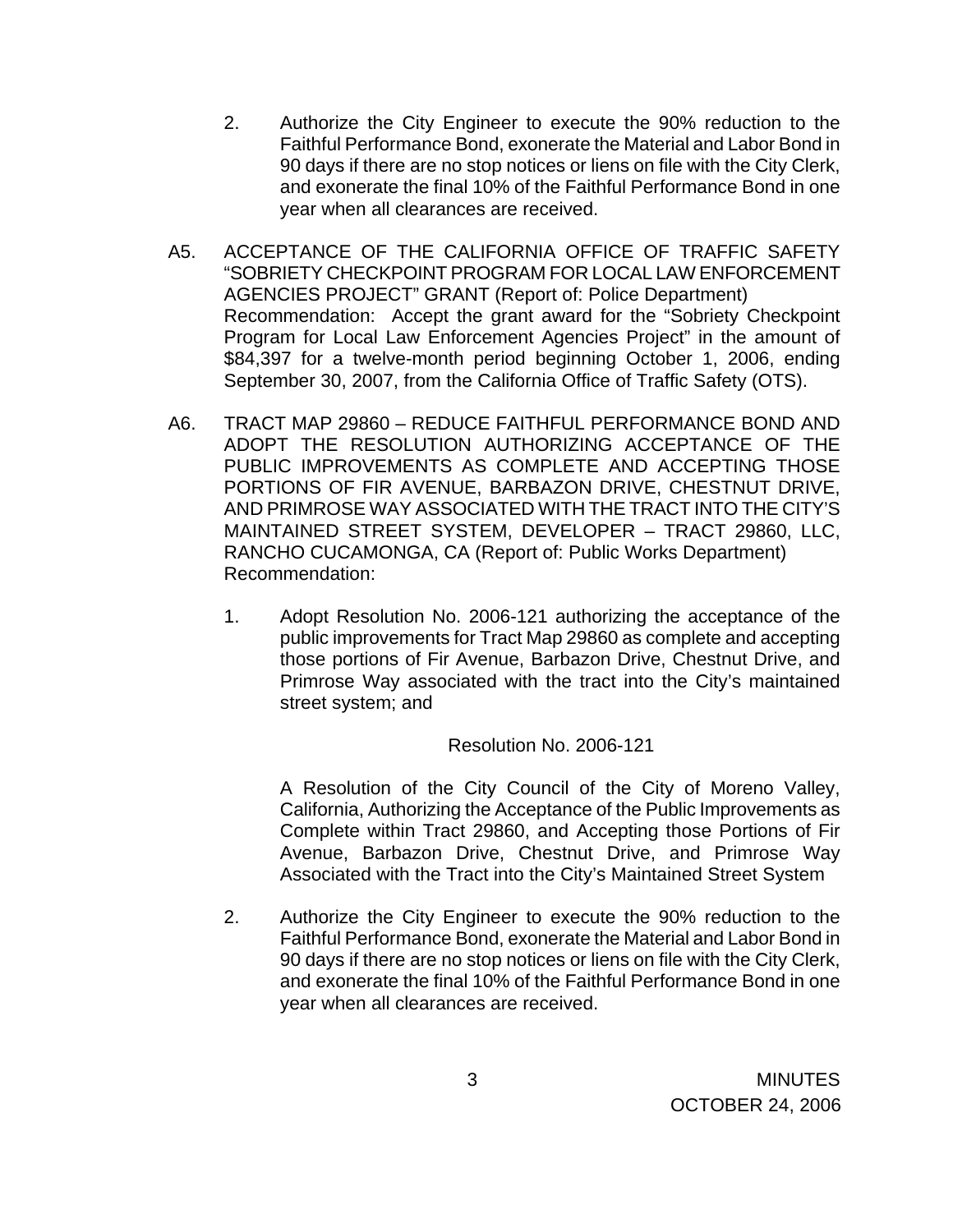- A7. TRACT MAP 29860-2 REDUCE FAITHFUL PERFORMANCE BOND AND ADOPT THE RESOLUTION AUTHORIZING ACCEPTANCE OF THE PUBLIC IMPROVEMENTS AS COMPLETE AND ACCEPTING BEECH DRIVE, BELLFLOWER LANE, DOGWOOD WAY, CHESTNUT DRIVE, AND PRIMROSE WAY INTO THE CITY'S MAINTAINED STREET SYSTEM, DEVELOPER – TRACT 29860, LLC, RANCHO CUCAMONGA, CA (Report of: Public Works Department) Recommendation:
	- 1. Adopt Resolution No. 2006-122 authorizing the acceptance of the public improvements for Tract Map 29860-2 as complete and accepting Beech Drive, Bellflower Lane, Dogwood Way, Chestnut Drive, and Primrose Way into the City's maintained street system; and

#### Resolution No. 2006-122

 A Resolution of the City Council of the City of Moreno Valley, California, Authorizing the Acceptance of the Public Improvements as Complete within Tract 29860-2, and Accepting Beech Drive, Bellflower Lane, Dogwood Way, Chestnut Drive, and Primrose Way into the City's Maintained Street System

- 2. Authorize the City Engineer to execute the 90% reduction to the Faithful Performance bond, exonerate the Material and Labor Bond in 90 days if there are no stop notices or liens on file with the City Clerk, and exonerate the final 10% of the Faithful Performance Bond in one year when all clearances are received.
- A8. PUBLIC MEETING REGARDING MAIL BALLOT PROCEEDINGS FOR TENTATIVE TRACTS 31618 AND 32715 (AND ALL AFFECTED PHASES) FOR APPROVAL OF THE NATIONAL POLLUTANT DISCHARGE ELIMINATION SYSTEM (NPDES) RESIDENTIAL REGULATORY RATE SCHEDULE (Report of: Public Works Department) Recommendation: Accept public comments regarding the mail ballot proceeding for Tentative Tracts 31618 and 32715 (and all the affected phases) for approval of the National Pollutant Discharge Elimination System (NPDES) residential regulatory rate schedule.
- A9. TRACT 31257 ACCEPT IMPROVEMENTS CREDIT AGREEMENT DEVELOPMENT IMPACT FEES FOR ARTERIAL STREETS AND THE REIMBURSEMENT AGREEMENT DEVELOPMENT IMPACT FEES PROGRAM, PIGEON PASS ROAD FROM THE NORTH TRACT MAP BOUNDARY SOUTH TO CLIMBING ROSE DRIVE, DEVELOPER – SWAN HOMES, RIVERSIDE, CA (Report of: Public Works Department)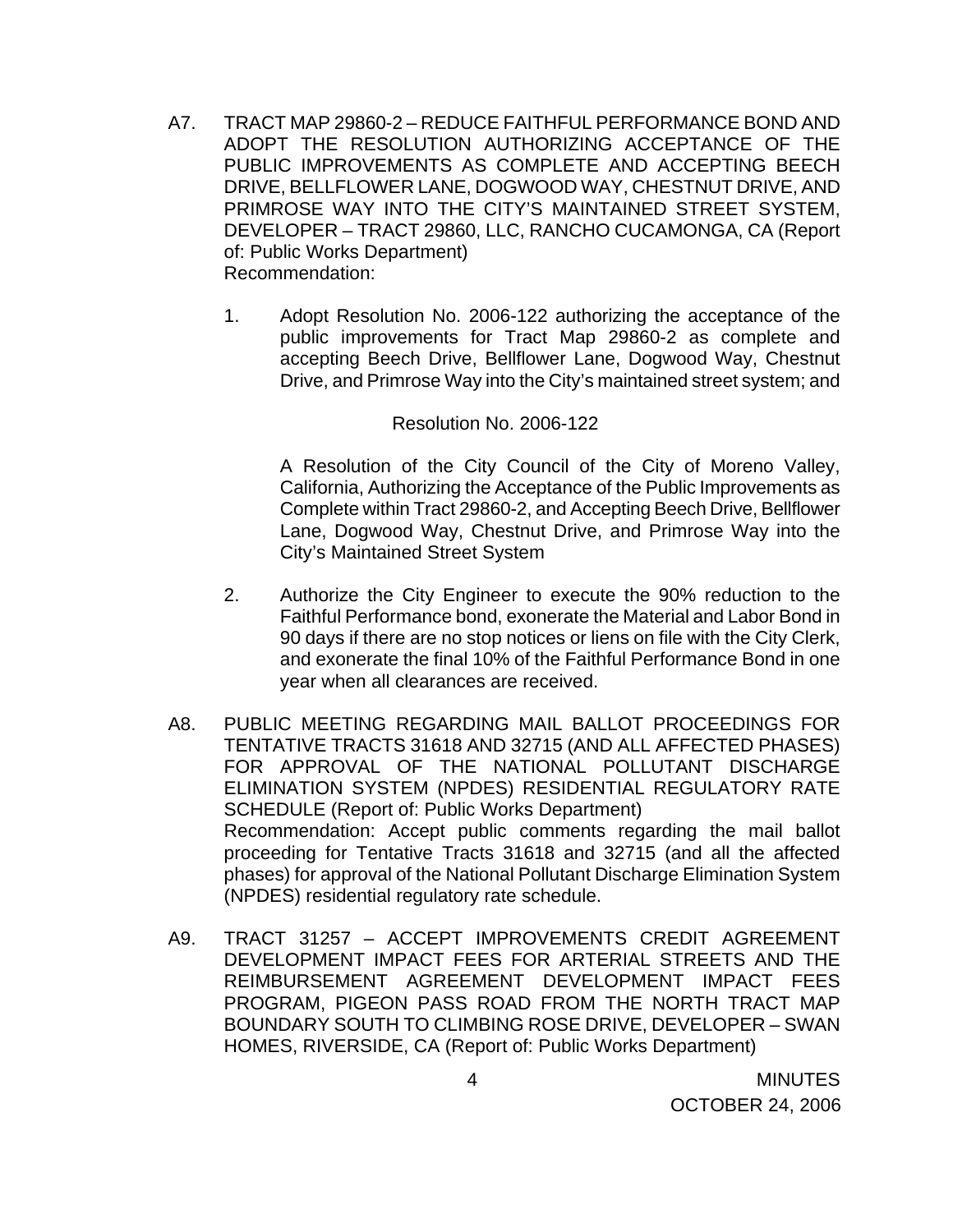Recommendation:

- 1. Accept the Improvement Credit Agreement Development Impact Fees for Arterial Streets (DIF Agreement) for Tract 31257;
- 2. Accept the Reimbursement Agreement Development Impact Fees Program (Exhibit E to the DIF Agreement) for Tract 31257;
- 3. Authorize the Mayor to execute the Credit and Reimbursement Agreements; and
- 4. Authorize the Finance Director to process a refund to the Developer in the amount not to exceed \$156,929 from arterial streets development impact fees as the funds become available in accordance with City Resolution 2006-19.
- A10. NOTICE OF COMPLETION AND ACCEPTANCE OF THE CONSTRUCTION FOR THE PEPPER STREET IMPROVEMENTS FROM ALESSANDRO BOULEVARD TO SHERMAN AVENUE, PROJECT NO. 03-14668523 (Report of: Public Works Department) Recommendation:
	- 1. Ratify Contract Change Order Nos. 1, 2, 3 and 4 (Final);
	- 2. Accept the work as complete for the construction of Pepper Street Improvements from Alessandro Boulevard to Sherman Avenue by R.J. Noble Company, 15505 East Lincoln Avenue, Orange, CA 92865;
	- 3. Direct the City Clerk to record the Notice of Completion within ten (10) days, at the office of the County Recorder of Riverside County, as required by Section 3093 of the California Civil Code;
	- 4. Authorize the Director of Finance to release the retention to R.J. Noble Company thirty-five (35) calendar days after the date of recordation of the Notice of Completion, if no claims are filed against the project; and
	- 5. Accept the improvements into the City's maintained road system.
- A11. APPROVE TRACT MAP 31414 SINGLE FAMILY RESIDENTIAL ACCEPT AGREEMENT AND BONDS FOR PUBLIC IMPROVEMENTS, SOUTHEAST CORNER OF PIGEON PASS ROAD AND SUNNYMEAD RANCH PARKWAY, DEVELOPER – ZAPER, CORP, RIVERSIDE, CA (Report of: Public Works Department)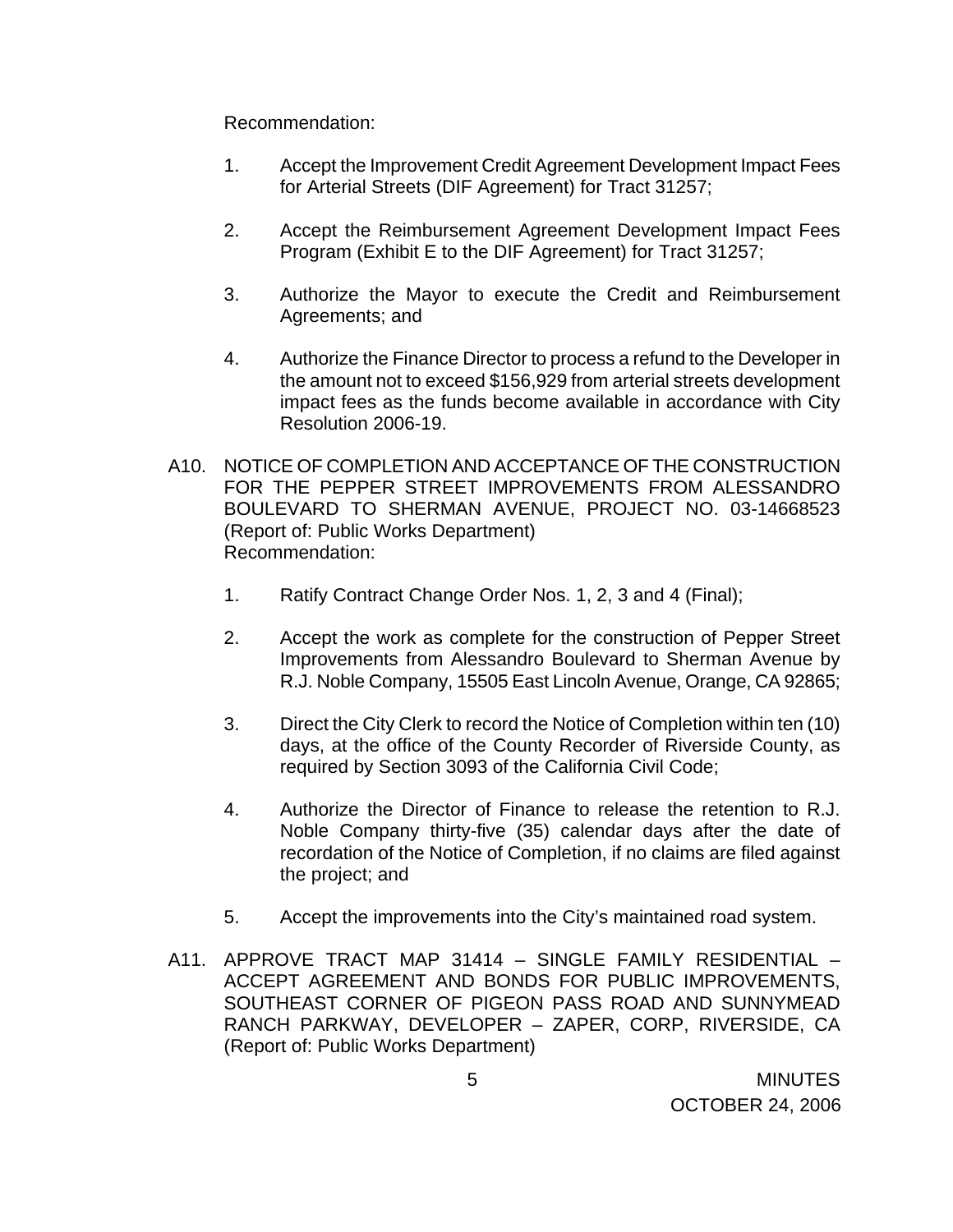Recommendation:

- 1. Approve Tract Map 31414, authorize the City Clerk to sign the map and transmit said map to the County Recorder's Office for Recordation;
- 2. Accept the Agreement and Bonds for Public Improvements;
- 3. Authorize the Mayor to execute the Agreement;
- 4. Direct the City Clerk to forward the signed Agreement to the County Recorder's Office for recordation; and
- 5. Authorize the City Engineer to execute any future time extension amendments to the agreement, subject to City Attorney approval, if the required public improvements are not completed within said timeframe.
- A12. PA05-0049 COMMERCIAL ACCEPT AGREEMENT AND BONDS FOR PUBLIC IMPROVEMENTS, WEST OF INDIAN STREET AND NORTH OF THE PERRIS VALLEY STORM DRAIN AT THE CITY'S SOUTHERLY LIMITS, DEVELOPER – INDIAN STREET LLC, WALNUT, CA (Report of: Public Works Department) Recommendation:
	- 1. Accept the Agreement and Bonds for Public Improvements;
	- 2. Authorize the Mayor to execute the Agreement;
	- 3. Direct the City Clerk to forward the signed Agreement to the County Recorder's Office for recordation; and
	- 4. Authorize the City Engineer to execute any future time extension amendments to the agreement, subject to City Attorney approval, if the required public improvements are not completed within said timeframe.
- A13. TRACT 32145 AMENDMENT TO AGREEMENT FOR PUBLIC IMPROVEMENTS (TIME EXTENSION), NORTHEAST CORNER OF IRIS AVENUE AND LOS CABOS DRIVE, DEVELOPER: K. HOVNANIAN FORECAST HOMES, INC., ONTARIO, CA (Report of: Public Works Department) Recommendation: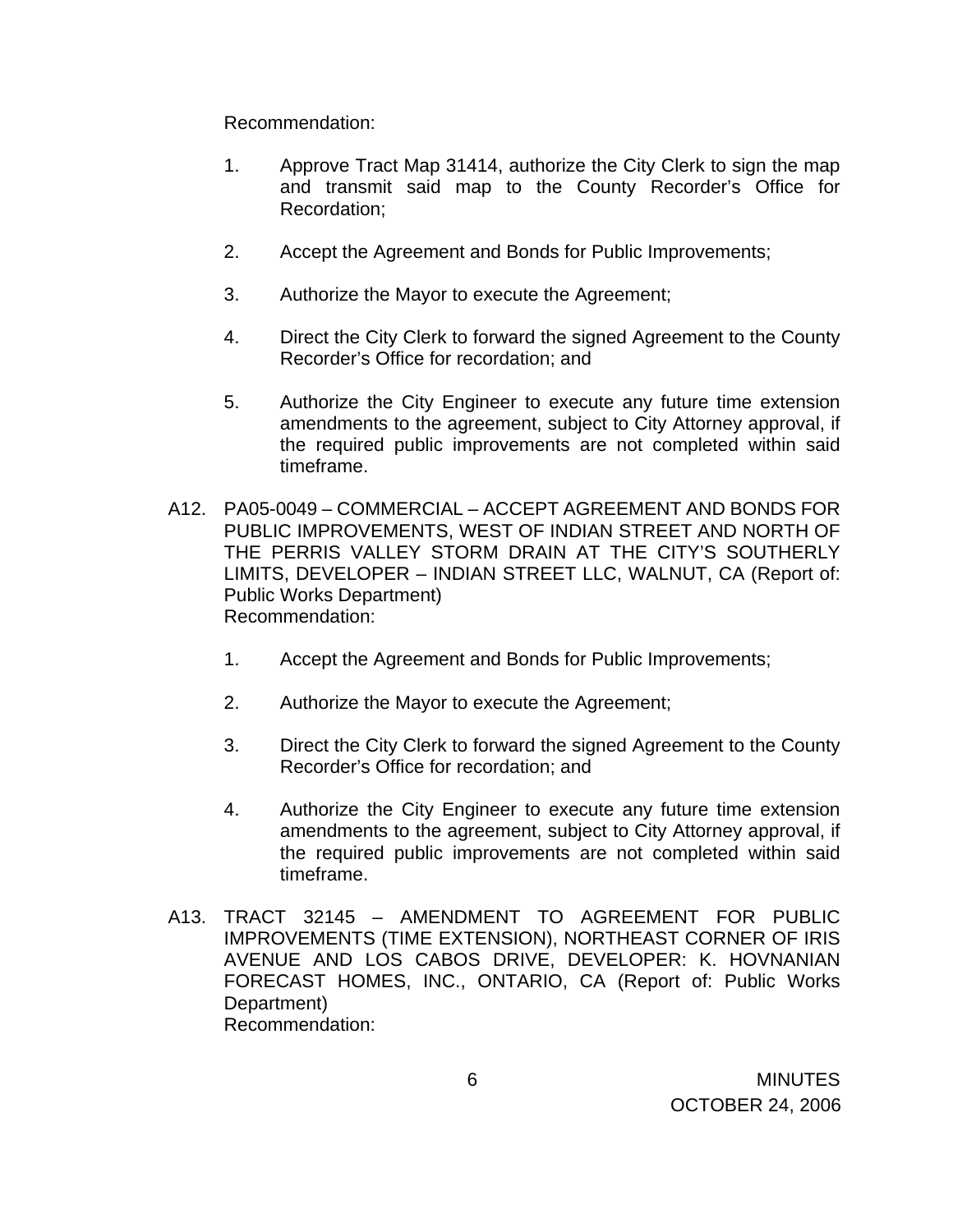- 1. Authorize the Mayor to execute the Amendment to Agreement for Public Improvements for Tract 32145;
- 2. Instruct the City Clerk to forward the completed Amendment to Agreement for Public Improvements to the County Recorder's Office for recordation; and
- 3. Authorize the City Engineer to execute any future time extension amendments to the agreement, subject to City Attorney approval, if the required public improvements are not completed within said timeframe.
- A14. AUTHORIZATION TO AWARD THE CONSTRUCTION CONTRACT AND REIMBURSEMENT AGREEMENT WITH EASTERN MUNICIPAL WATER DISTRICT (EMWD) FOR THE BOEING STREET AND MCDONNEL STREET SIDEWALK IMPROVEMENTS FROM ADRIENNE AVENUE TO BAY AVENUE, PROJECT NO. 05-14768524 (Report of: Public Works Department) Recommendation:
	- 1. Award the construction contract for the Boeing Street and McDonnel Street Sidewalk Improvements from Adrienne Avenue to Bay Avenue to C.S. Legacy Construction, Inc., 13263 Yorba Avenue, Chino, California 91710, the lowest responsible bidder;
	- 2. Authorize the Mayor to execute a contract with C.S. Legacy Construction, Inc.;
	- 3. Authorize the Finance Director to issue a Purchase Order for C.S. Legacy Construction, Inc. in the amount of \$302,671.60 (\$275,156.00) base bid amount plus 10% contingency) when the contract has been signed by all parties (Account No. 05-14768524);
	- 4. Authorize the City Manager to execute any subsequent change orders to the contract with C.S. Legacy Construction, Inc., up to but not to exceed the Purchase Order contingency authorized for the base bid amount of \$27,515.00;
	- 5. Authorize the City Manager to execute the reimbursement agreement with EMWD for Additive Bid Items "A" and/or "B" or portions thereof which includes, construction and road repairs to install new water service lines and to relocate existing water meters, meter boxes and repair resident service lines on behalf of EMWD;
	- 6. Authorize the City Manager to approve contract change orders for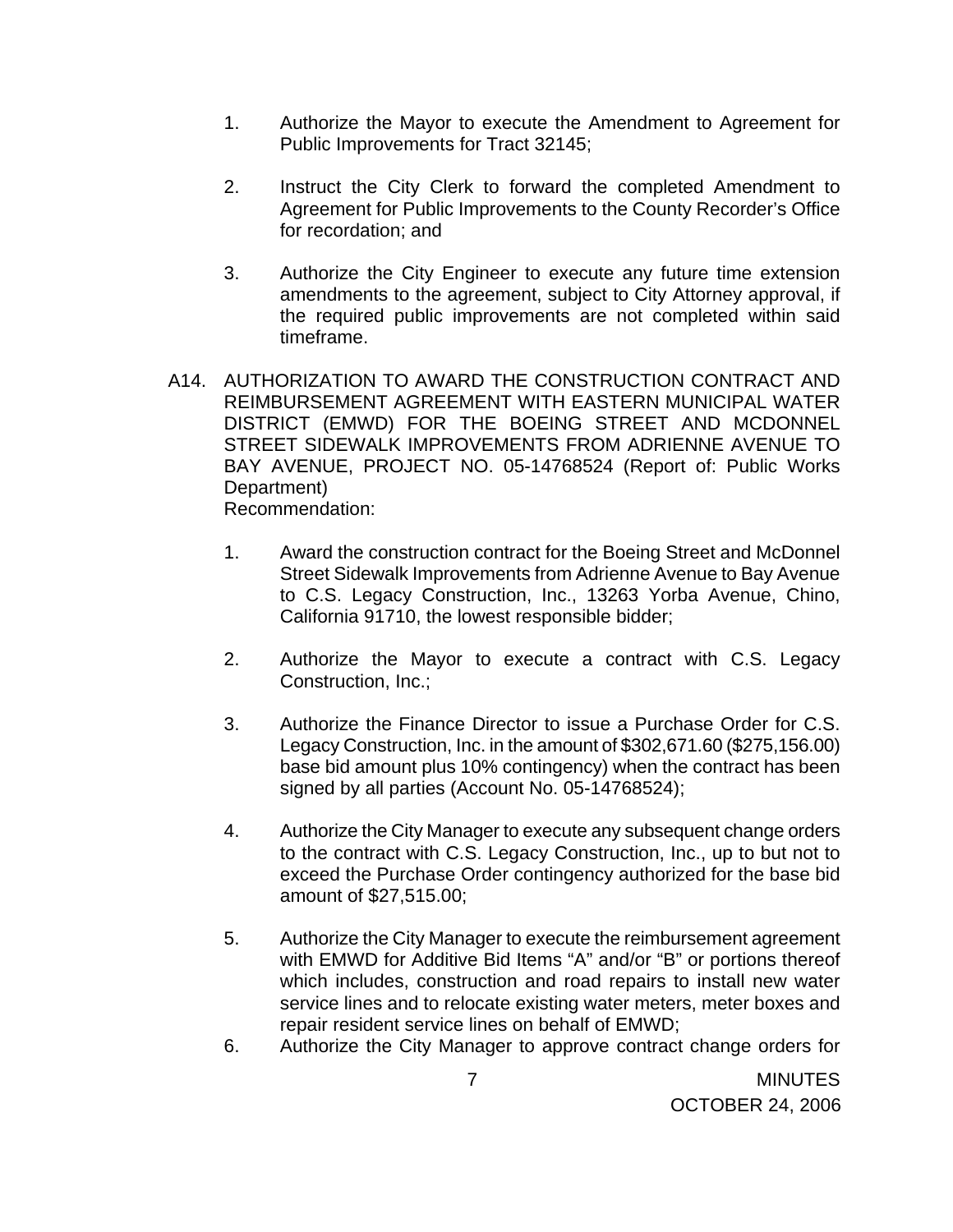Alternate Bid Items "A" and/or "B" or portions thereof, contingent upon EMWD executing the reimbursement agreement for additive bid items "A" and/or "B" or portions thereof plus additive change order amount of \$12,473.90; and

- 7. Authorize the Finance Director to increase the Purchase Order for C.S. Legacy Construction, Inc. in the amount not to exceed \$137,212.90, (\$124,739.00 Alternate Bid Items "A" and/or "B" or portions thereof plus 10% contingency), contingent upon City Manager's approval.
- A15. ORDINANCE NO. 727 AN ORDINANCE OF THE CITY COUNCIL OF THE CITY OF MORENO VALLEY, APPROVING SPECIFIC PLAN AMENDMENT NO. 6 (P05-128) TO THE TOWNGATE SPECIFIC PLAN NO. 200 TO MODIFY LAND USE DESIGNATION FOR A 7.5 ACRE PORTION OF LAND WITHIN PLANNING AREA NO. 13 FROM SP200 TC (TOWN CENTER) TO SP200 MH (MEDIUM HIGH DENSITY RESIDENTIAL) AND MODIFY THE DESIGN MANUAL WITHIN SPECIFIC PLAN NO. 200 TO ALTER VARIOUS MAPS AND SUBSEQUENT SECTIONS AND SUBSECTIONS OF THE DOCUMENT RELATED TO THE PROPOSED CHANGE IN LAND USE (RECEIVED (RECEIVED FIRST READING AND INTRODUCTION ON OCTOBER 10, 2006 ON A 5-0 VOTE) (Report of: Community Development Department)

Recommendation: Adopt Ordinance No. 727.

Ordinance No. 727

An Ordinance of the City Council of the City of Moreno Valley, Approving Specific Plan Amendment No. 6 (05-128) to the TownGate Specific Plan No. 200 to Modify Land use Designation for a 7.5 Acre Portion of Land within Planning Area No. 13 from SP200 TC (Town Center) to SP200 MH (Medium High Density Residential) and Modify the Design Manual within Specific Plan No. 200 to Alter Various maps and Subsequent Sections and Subsections of the Document Related to the Proposed Change in Land Use

A16. ORDINANCE 728 - AN ORDINANCE OF THE CITY COUNCIL OF THE CITY OF MORENO VALLEY, CALIFORNIA, APPROVING THE SECOND AMENDMENT TO THE ANNEXATION AND DEVELOPMENT AGREEMENT BETWEEN THE CITY OF MORENO VALLEY, RIR ASSOCIATES AND RYDER HOMES RELATIVE TO THE DEVELOPMENT KNOWN AS MORENO VALLEY MIXED USE DEVELOPMENT (TOWNGATE) (RECEIVED FIRST READING AND INTRODUCTION ON OCTOBER 10, 2006 ON A 5-0 VOTE) (Report of: Public Works Department) Recommendation: Adopt Ordinance No. 728.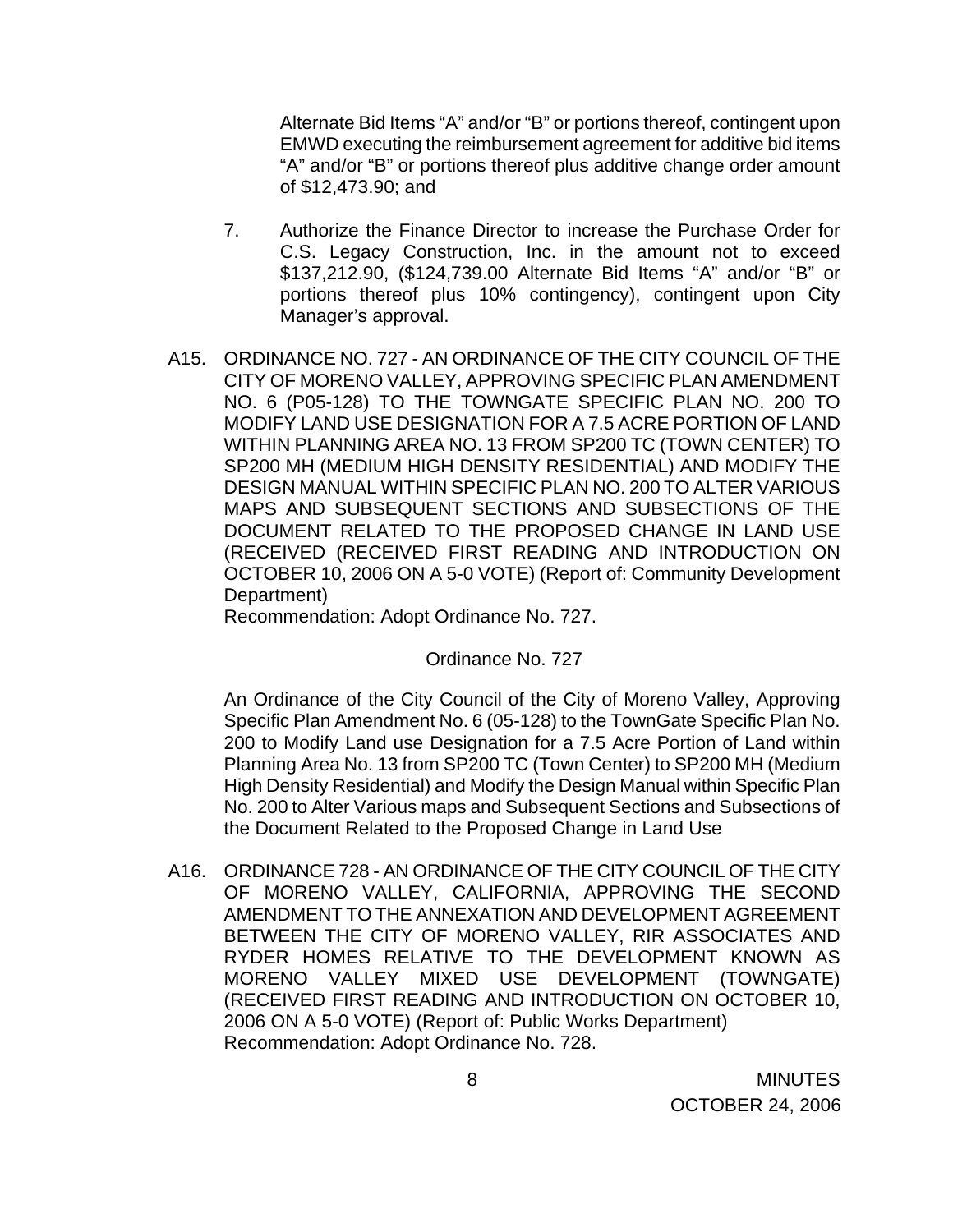#### Ordinance No. 728

An Ordinance of the City Council of the City of Moreno Valley, California, Approving the Second Amendment to the Annexation and Development Agreement Between the City of Moreno Valley, RIR Associates and Ryder Homes Relative to the Development Known as Moreno Valley Mixed Use Development (TownGate)

- A17. MINUTES ADJOURNED REGULAR MEETING OF OCTOBER 11, 2006 (Report of: City Clerk's Department) Recommendation: Approve as submitted.
- A18. REVIEW AND CONTINUE THE EMERGENCY ACTION REGARDING THE DESIGN AND CONSTRUCTION OF THE MORENO VALLEY UTILITIES (MVU) 115 KILOVOLT (KV) SUBSTATION AND SWITCHYARD FACILITY (Report of: Public Works Department) Recommendation: Review and continue the Emergency Action taken by the Council during the September 26, 2006 Council Meeting under Resolution 2006-113 Making Findings of an Emergency and Authorizing the Execution of the Design-Build Agreement for the Moreno Valley Utilities Substation and Switchyard Project between the City of Moreno Valley, as Owner, and ABB, Inc., A Delaware Corporation, as Design-Builder, in Accordance with Public Contract Code Sections 20168, 22050, and Government Code Section 5956.

### **B. CONSENT CALENDAR** - **COMMUNITY SERVICES DISTRICT**

- B1. ORDINANCES FIRST READING BY TITLE ONLY Waived reading of all Ordinance Introductions and read by title only.
- B2. MINUTES REGULAR MEETING OF OCTOBER 10, 2006 (Report of City Clerk's Department) Recommendation: Approve as submitted.
- B3. PUBLIC MEETING REGARDING MAIL BALLOT PROCEEDINGS FOR TENTATIVE TRACTS 31618 AND 32715 (AND ALL AFFECTED PHASES) FOR INCLUSION INTO AND APPROVAL OF THE ANNUAL PARCEL CHARGE FOR CSD ZONE B (RESIDENTIAL STREET LIGHTING) AND CSD ZONE D (PARKWAY LANDSCAPE MAINTENANCE) (Report of: Public Works Department) Recommendation: Accept public comments regarding the mail ballot

 9 MINUTES proceedings for Tentative Tracts 31618 and 32715 (and all the affected phases) for inclusion into and approval of the annual parcel charge for CSD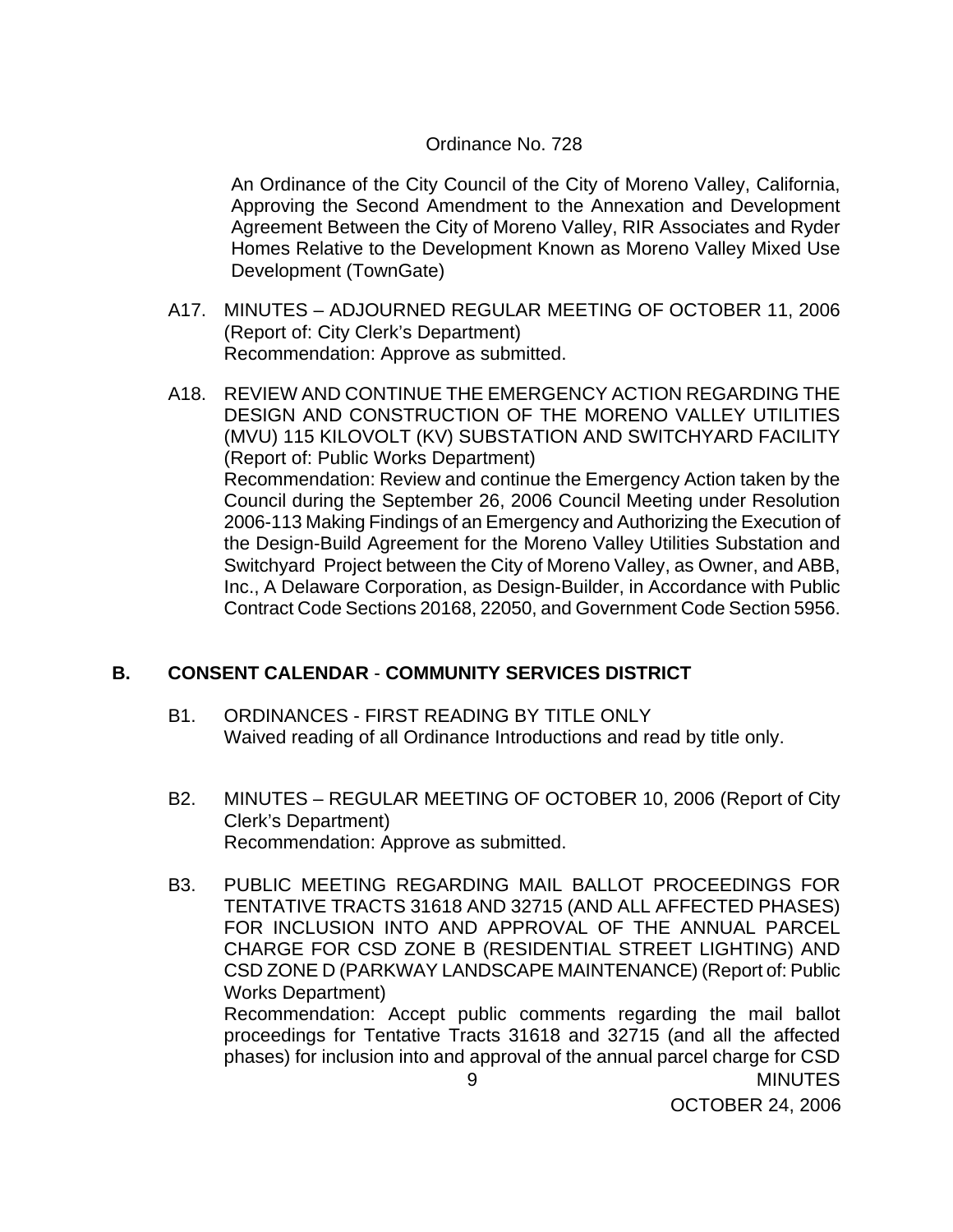Zone B (Residential Street Lighting) and CSD Zone D (Parkway Landscape Maintenance)

B4. PUBLIC MEETING TO CONSIDER PUBLIC COMMENTS REGARDING THE REBALLOT FOR THE PROPOSED INCREASE IN THE CSD ZONE E (HIGH-SERVICE-LEVEL PARKWAY MAINTENANCE) ANNUAL PARCEL CHARGE FOR ZONE E-3 (MORENO VALLEY RANCH – WEST) (Report of: Public Works Department) Recommendation: Accept public comments regarding the reballot for the proposed increase in the CSD Zone E (high-service-level parkway landscape maintenance) annual parcel charge for Zone E-3 (Moreno Valley Ranch – West).

### **C. CONSENT CALENDAR** - **COMMUNITY REDEVELOPMENT AGENCY**

- C1. ORDINANCES FIRST READING BY TITLE ONLY Waived reading of all Ordinance Introductions and read by title only.
- C2. MINUTES REGULAR MEETING OF OCTOBER 10, 2006 (Report of City Clerk's Department) Recommendation: Approve as submitted.

## **D. CONSENT CALENDAR** - **BOARD OF LIBRARY TRUSTEES**

- D1. ORDINANCES FIRST READING BY TITLE ONLY Waived reading of all Ordinance Introductions and read by title only.
- D2. MINUTES REGULAR MEETING OF OCTOBER 10, 2006 (Report of City Clerk's Department) Recommendation: Approve as submitted.

## **Joint Consent Calendar Items A2 – D2 approved by a 5-0 vote. m/White, s/Batey.**

### **E. PUBLIC HEARINGS**

E1. PUBLIC HEARING REGARDING MAIL BALLOT PROCEEDINGS FOR ASSESSOR PARCEL NUMBER: 297-130-042 (76 GAS STATION), TENTATIVE PARCEL MAPS 34604 AND 33826, BALLOTED ITEM: NPDES; TENTATIVE PARCEL MAP 33275 AND TENTATIVE TRACT 32194,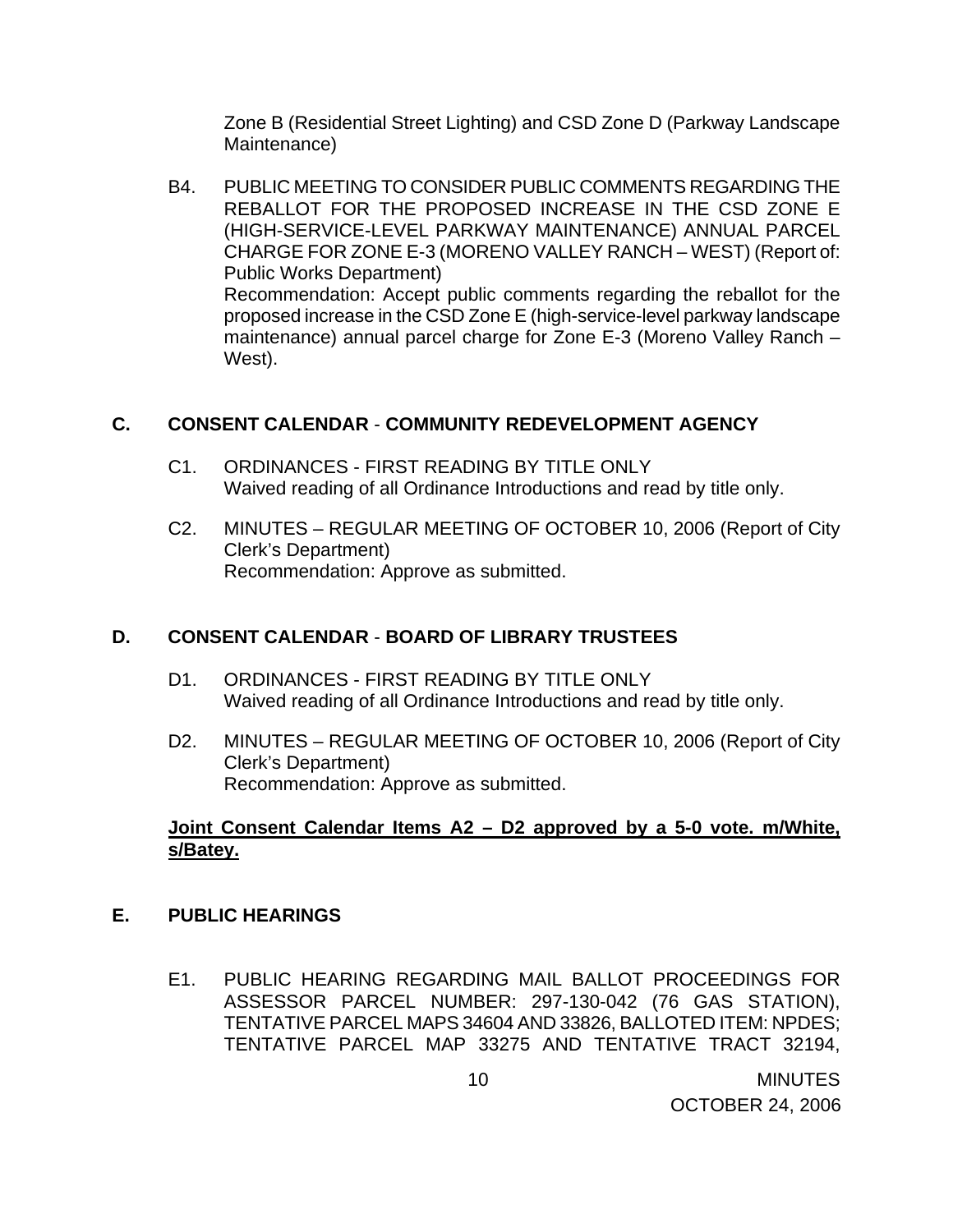BALLOTED ITEMS: NPDES AND CSD ZONE B (Report of: Public Works Department) Recommendation:

 1. That the Mayor and Members of the City of Moreno Valley City Council, after conducting the public hearing:

 Mayor Flickinger opened the public testimony portion of the public hearing; there being none, public testimony was closed.

 a) Tabulate the mail ballots for the appropriate National Pollutant Elimination System (NPDES) maximum regulatory rate for Assessor Parcel Number (APN) 297-130-042 (76 Gas Station), Tentative Parcel Maps 34604, 33826, and 33275, and Tentative Tract 32194 (and all affected phases);

### **Approved by a 5-0 vote. m/White, s/Batey.**

The City Clerk announced the results as follows:

APN 297-130-042 (76 Gas Station) – "Yes"

Tentative Parcel Map 34604 – Ballot was not marked

Tentative Parcel Map 33826 – "Yes"

Tentative Parcel Map 33275 – "Yes"

Tentative Tract 32194 – "Yes"

- b) Verify and accept the results of the mail ballot proceedings as identified on the Official Tally Sheet and APN listing;
- c) Receive and file with the City Clerk's Office the accepted Official Tally Sheet and APN listing; and
- d) If approved, authorize and impose the appropriate NPDES maximum regulatory rate to the participating projects.

### **Approved by a 5-0 vote to approve with the exception of Parcel Map 34604 which was not marked. m/White, s/Stewart.**

2. That the Members of the Board of Directors of the Moreno Valley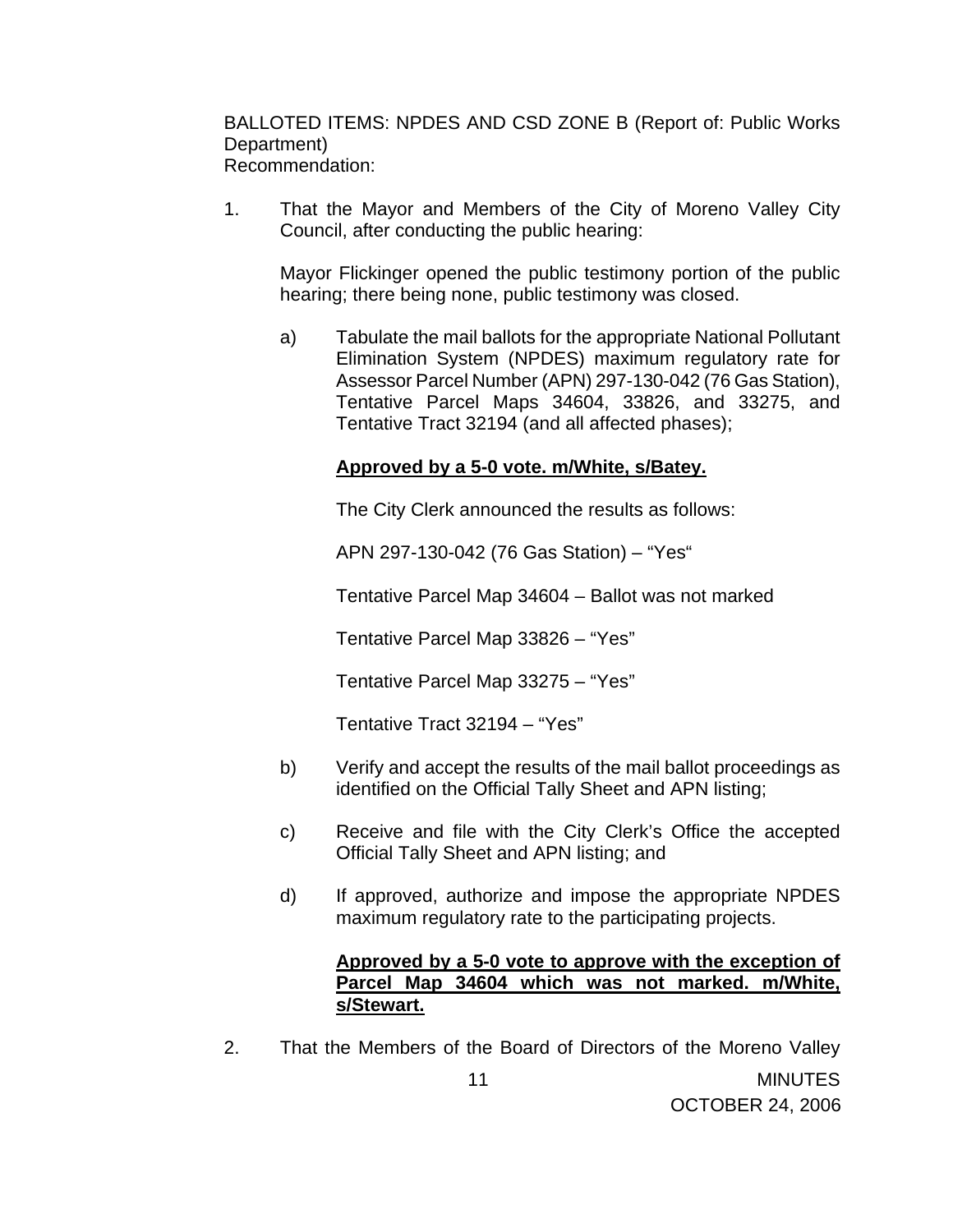CSD, after conducting the public hearing:

 a) Tabulate the mail ballots for CSD Zone B (Residential Street Lighting) for Tentative Parcel Map 33275 and Tentative Tract 32194 (and all the affected phases);

### **Approved by a 5-0 vote. m/White, s/Stewart.**

The Secretary announced the results as follows:

Tentative Parcel Map 33275 – "Yes"

Tentative Tract 32194 – "Yes"

- b) Verify and accept the results of the mail ballot proceedings as identified on the Official Tally Sheet and APN listing;
- c) Receive and file with the City Clerk's Office the accepted Official Tally Sheet and APN listing; and
- d) If approved, authorize and impose the CSD Zone B parcel charges to Tentative Tract 33436.

### **Approved by a 5-0 vote. m/Stewart/s/White.**

### **G. REPORTS**

- G1. CITY COUNCIL REPORTS ON REGIONAL AND REIMBURSABLE **ACTIVITIES** 
	- a. Report on March Joint Powers Commission by Council Member **Stewart**

 Council Member Stewart stated two lawsuits are going to be filed against the MPJC. As Chairman of the commission he has been served with the first lawsuit which is challenging the environmental report done in the MJPC approval of the Tesco Warehouse. This lawsuit could possibly delay the warehouse, which will eventually employ 1,300 people.

 Also stated the March Joint Powers Commissioners are going to be hiring a consulting firm to do a very detailed aircraft noise study to determine the amount of aircraft noise over the neighborhoods in close proximity to the base. The MJPC will see what they can do to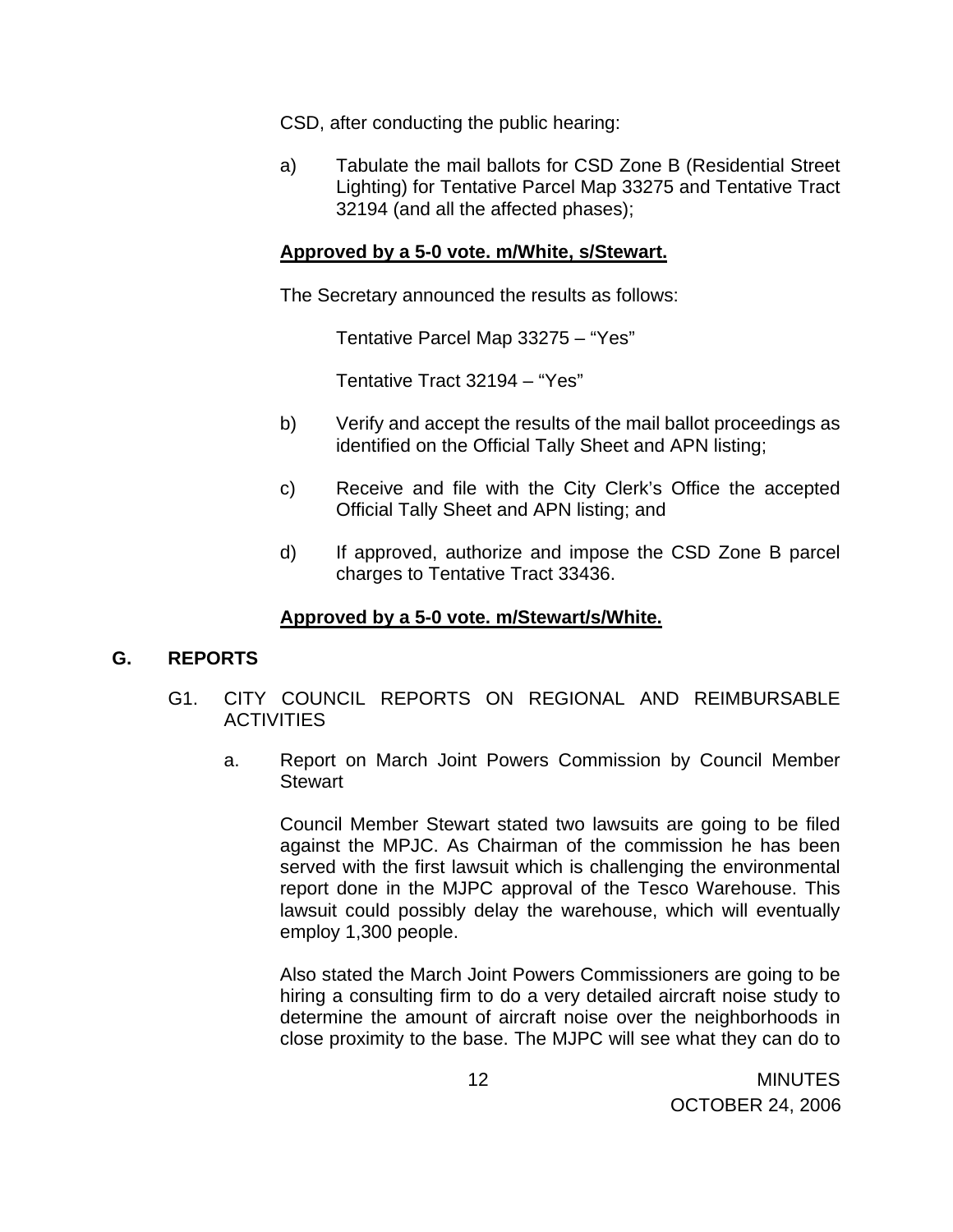mitigate the noise issues.

 Council Member White and Mayor Flickinger gave a summary of their reportable activities.

G2. CITY MANAGER'S REPORT (Informational Oral Presentation – not for Council action) – None given

## **H. LEGISLATIVE ACTIONS**

ORDINANCES - 1ST READING AND INTRODUCTION

- H1. INTRODUCE ORDINANCE NO. 729 DESIGNATING SPEED LIMIT RECERTIFICATION ON VARIOUS STREETS (Report of: Public Works Department) Recommendation:
	- 1. Receive and file the report; and
	- 2. Introduce Ordinance 729, amending Section 12.20.020 of Chapter 12.20 of the City of Moreno Valley Municipal Code designating prima facie speed limits on certain streets and directing the City Engineer to take certain action in respects thereto. (Roll Call Required)

Ordinance No. 729

 An Ordinance of the City Council of the City of Moreno Valley, California, Amending Section 12.20.020 of Chapter 12.20 of the City of Moreno Valley Municipal Code Relating to a Prima Facie Speed Limit for Certain Streets

#### **Approved by a 5-0 vote. m/Batey, s/West.**

ORDINANCES - 2ND READING AND ADOPTION - NONE

ORDINANCES - URGENCY ORDINANCES – NONE

RESOLUTIONS – NONE

PUBLIC COMMENTS **ON ANY SUBJECT NOT ON THE AGENDA** UNDER THE JURISDICTION OF THE CITY COUNCIL ARE AS FOLLOWS: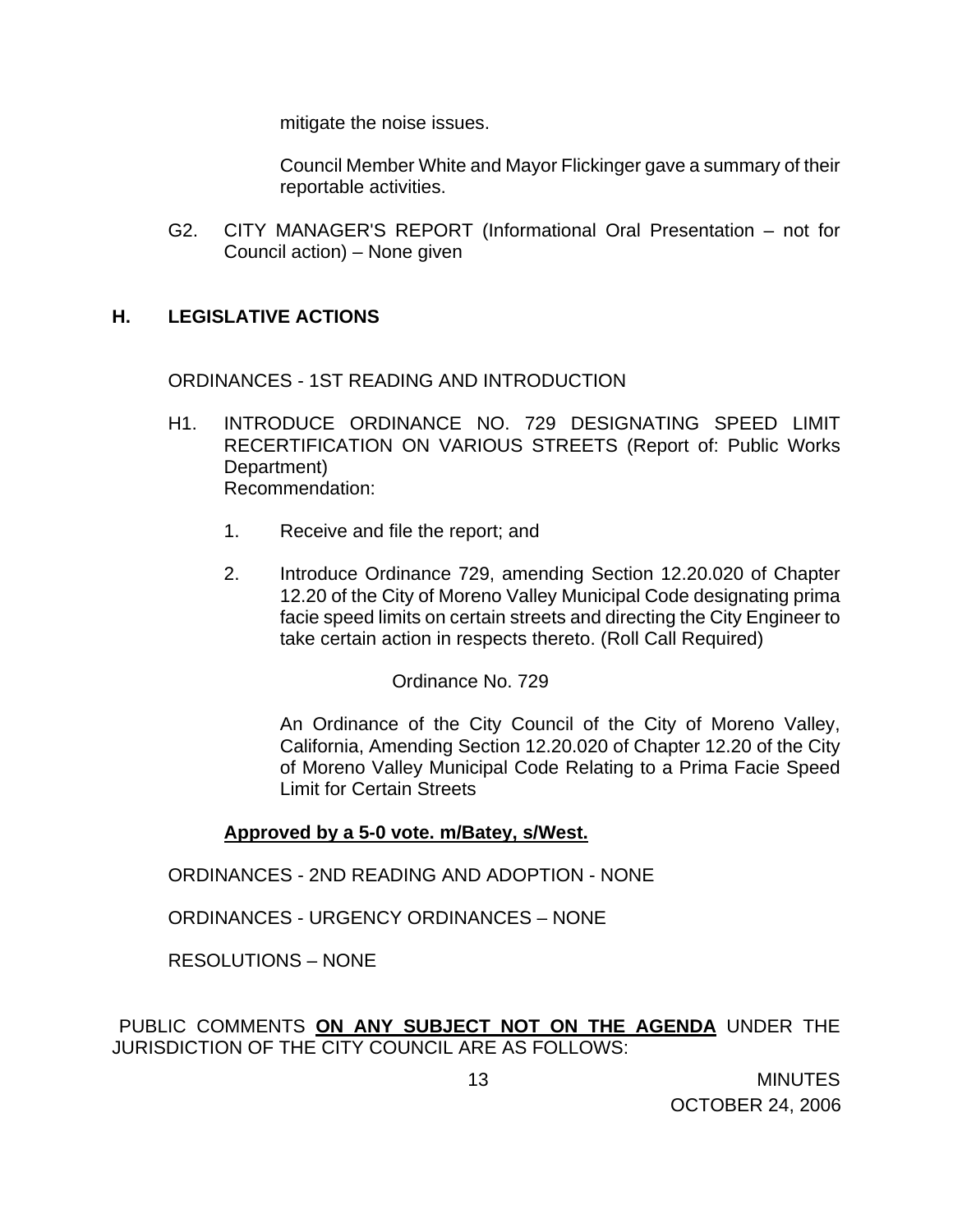## Daryl Terrell

- 1) Approve Proposition 83 Jessica's Law
- 2) Proposed Ordinance which will mirror Proposition 83 but is stricter with regard to residence of registered sex offenders (submitted discourse for the public record)

### **CLOSING COMMENTS AND/OR REPORTS OF THE CITY COUNCIL, COMMUNITY SERVICES DISTRICT, OR COMMUNITY REDEVELOPMENT AGENCY**

### Council Member West

1) Thanked Larry Denham for coming this evening and the very kind words he had for the Council – appreciates his hard work in being a leader on the reballoting issue

### Council Member Batey

- 1) Thanked speaker Larry Denman for his kind comments
- $2)$  On October 19th the 1<sup>st</sup> annual "Stop the Violence Conference" was held at the Conference and Recreation Center – thanked the sponsors who helped put the conference together - Conference was attended by 200 participants – very informative. Would like to put together a dialogue with the City, community as well as the school district to address the violence issues with our youth – would like our Public Safety representatives to be involved and make a monthly report to the City Council.
- 3) December 3 8 will be "Dollar Days for the Homeless" the fundraiser has been put together by Rose Mays – anyone who wishes to do so will be able to put \$1 in a bucket to help provide the homeless with shelter and food – collections will be taken at our fire stations and Wells Fargo Bank – encouraged everyone to drop off \$1 as a helping hand is always welcomed

## Mayor Pro Tem White

- 1) Thanked Mr. Denman for his kind comments.
- 2) Advised residents to be cognizant of what they receive in the mail as it pertains to the mail ballot election – it is very important to vote on these matters or services can be discontinued

## Council Member Stewart

- 1) Stoneridge groundbreaking was held Thursday fantastic to see the construction going on and hear about the signed leases – Chili's; Starbucks will be in Super Target as well as one in the Center; Kohl's; Famous Footwear; Office Max
- 2) Speed Humps are popular City has de-politicized these the City has a very objective criteria staff goes through – must be a petition as well as other criteria – call Traffic Engineering department for more information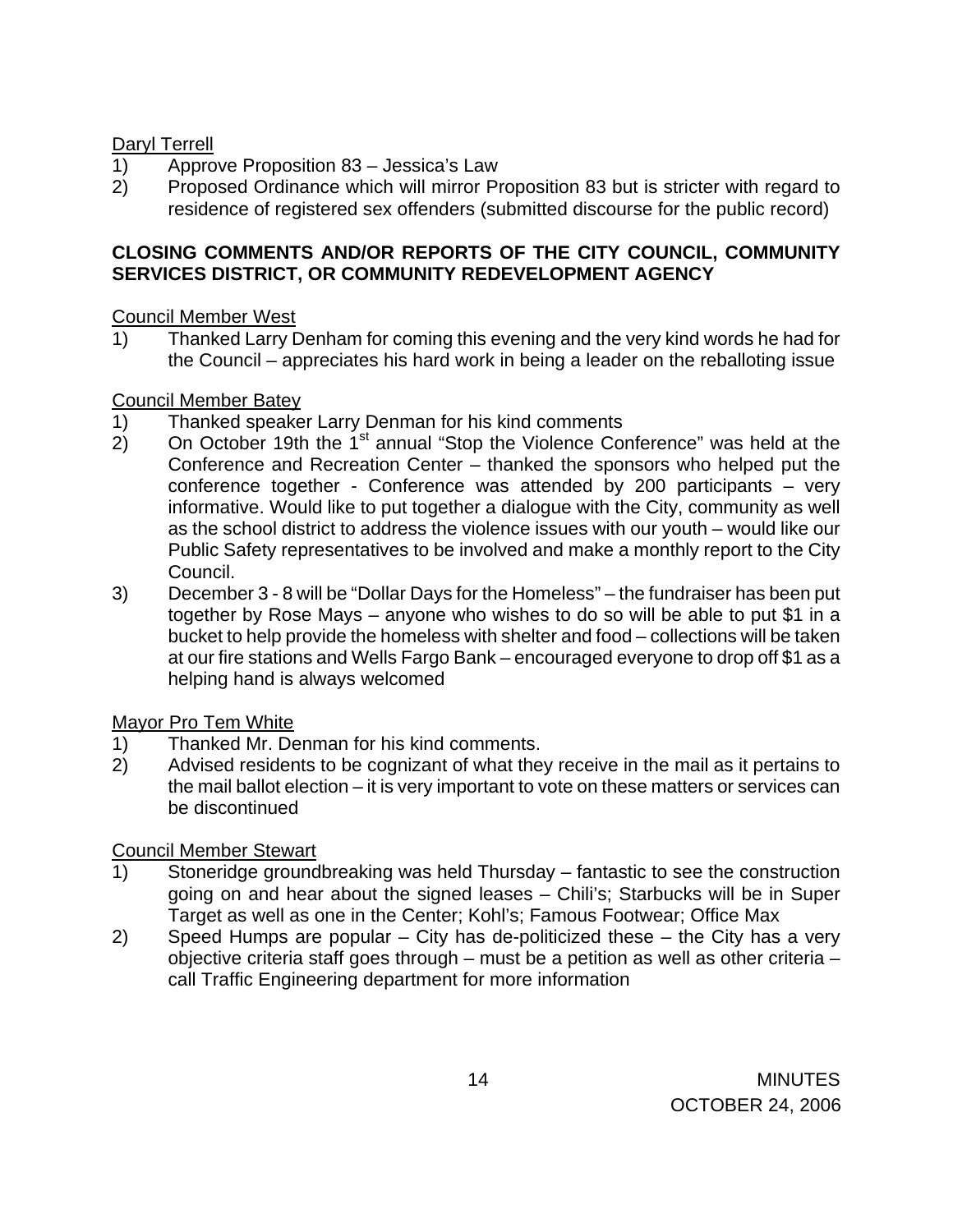- 3) New library discussed at Study Session good information came out at the Study Session – would like "Cliff Notes" version presented at a City Council meeting – City wants the library it deserves
- 4) Hidden Springs Residents Committee met on October 11<sup>th</sup> one of the concerns of the newer residents is the cost of maintaining the paseos – may be possible for the City to share in that cost
- 5) Inquired of the Public Works Director as to process to have Western Ridge Street rehabilitated
- 6) Announced this is the last meeting before the election congratulated the candidates for running nice clean campaigns – assured residents the political signs will be taken down in a timely manner after the election
- 7) Mortuary sign coming down at St. Patrick's church as the land has been purchased by the church

## Mayor Flickinger

- 1) Congratulated Larry Denman and his team for their leadership role in the re-balloting for Moreno Valley Ranch – they recognized the problem that the earlier election was not handled as it should have been and they made sure everyone got the information – a major task – good job on taking a leadership role
- 2) Thanked Daryl Terrell for his suggested ordinance regarding Jessica's Law details need to be worked out at the local level for enforcement if law passes in November
- 3) Thanked Council Member Batey for bringing the information on "Dollar Days" forward
- 4) Moreno Valley is the  $6<sup>th</sup>$  fasting growing city in the nation and the City is making needed traffic improvements to handle the growth – want to keep the citizens in Moreno Valley to work, dine, shop and play – many more commercial venues coming to the City or are already here
- 5) Last meeting before election
- 6) No council meetings on October 31 and November 7
- 7) Urged residents to vote and announced early voting sites

# **CLOSED SESSION - NONE**

## **ADJOURNMENT**

There being no further business to conduct, the meeting was adjourned at 7:36 p.m. by unanimous informal consent.